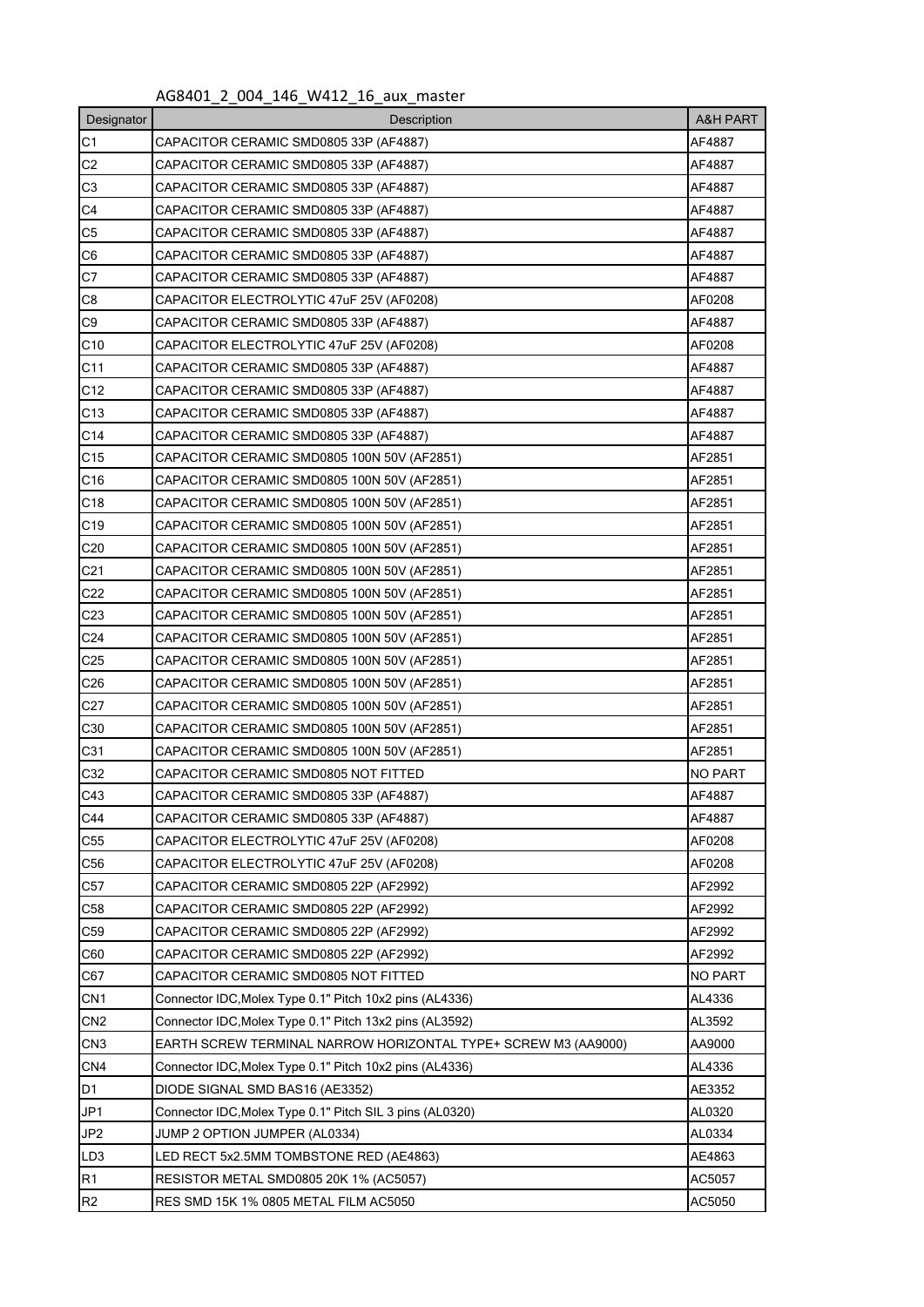| R <sub>3</sub>  | AC5057<br>RESISTOR METAL SMD0805 20K 1% (AC5057)        |        |  |  |  |  |  |  |  |
|-----------------|---------------------------------------------------------|--------|--|--|--|--|--|--|--|
| R <sub>4</sub>  | RES SMD 15K 1% 0805 METAL FILM AC5050<br>AC5050         |        |  |  |  |  |  |  |  |
| R <sub>5</sub>  | <b>RESISTOR METAL SMD0805 20K 1% (AC5057)</b><br>AC5057 |        |  |  |  |  |  |  |  |
| R <sub>6</sub>  | AC5057<br>RESISTOR METAL SMD0805 20K 1% (AC5057)        |        |  |  |  |  |  |  |  |
| R <sub>7</sub>  | RES SMD 15K 1% 0805 METAL FILM AC5050<br>AC5050         |        |  |  |  |  |  |  |  |
| R <sub>8</sub>  | RESISTOR METAL SMD0805 20K 1% (AC5057)<br>AC5057        |        |  |  |  |  |  |  |  |
| R <sub>9</sub>  | RES SMD 15K 1% 0805 METAL FILM AC5050<br>AC5050         |        |  |  |  |  |  |  |  |
| R <sub>10</sub> | <b>RESISTOR METAL SMD0805 20K 1% (AC5057)</b><br>AC5057 |        |  |  |  |  |  |  |  |
| R <sub>11</sub> | RES SMD 15K 1% 0805 METAL FILM AC5050<br>AC5050         |        |  |  |  |  |  |  |  |
| R <sub>12</sub> | RES SMD 15K 1% 0805 METAL FILM AC5050<br>AC5050         |        |  |  |  |  |  |  |  |
| R <sub>13</sub> | RESISTOR CARBON SMD0805 22K 5% (AC3540)<br>AC3540       |        |  |  |  |  |  |  |  |
| R <sub>14</sub> | AC3540<br>RESISTOR CARBON SMD0805 22K 5% (AC3540)       |        |  |  |  |  |  |  |  |
| R <sub>15</sub> | AC3540<br>RESISTOR CARBON SMD0805 22K 5% (AC3540)       |        |  |  |  |  |  |  |  |
| R <sub>16</sub> | RESISTOR CARBON SMD0805 22K 5% (AC3540)                 | AC3540 |  |  |  |  |  |  |  |
| <b>R17</b>      | AC3540<br>RESISTOR CARBON SMD0805 22K 5% (AC3540)       |        |  |  |  |  |  |  |  |
| R <sub>18</sub> | RESISTOR CARBON SMD0805 22K 5% (AC3540)                 | AC3540 |  |  |  |  |  |  |  |
| R <sub>19</sub> | RESISTOR CARBON 0R0 1/4W 5% (AC0335)                    | AC0335 |  |  |  |  |  |  |  |
| R <sub>20</sub> | RESISTOR CARBON 0R0 1/4W 5% (AC0335)                    | AC0335 |  |  |  |  |  |  |  |
| R <sub>21</sub> | RESISTOR CARBON 0R0 1/4W 5% (AC0335)                    | AC0335 |  |  |  |  |  |  |  |
| R <sub>22</sub> | RESISTOR CARBON 0R0 1/4W 5% (AC0335)<br>AC0335          |        |  |  |  |  |  |  |  |
| R <sub>23</sub> | RESISTOR CARBON 0R0 1/4W 5% (AC0335)<br>AC0335          |        |  |  |  |  |  |  |  |
| R <sub>24</sub> | RESISTOR CARBON 0R0 1/4W 5% (AC0335)<br>AC0335          |        |  |  |  |  |  |  |  |
| R <sub>25</sub> | RESISTOR CARBON 0R0 1/4W 5% (AC0335)<br>AC0335          |        |  |  |  |  |  |  |  |
| R <sub>26</sub> | RESISTOR CARBON 0R0 1/4W 5% (AC0335)<br>AC0335          |        |  |  |  |  |  |  |  |
| R <sub>27</sub> | RESISTOR CARBON 0R0 1/4W 5% (AC0335)<br>AC0335          |        |  |  |  |  |  |  |  |
| R <sub>28</sub> | RESISTOR CARBON 0R0 1/4W 5% (AC0335)                    | AC0335 |  |  |  |  |  |  |  |
| R <sub>29</sub> | RESISTOR CARBON 0R0 1/4W 5% (AC0335)                    | AC0335 |  |  |  |  |  |  |  |
| <b>R30</b>      | RESISTOR CARBON 0R0 1/4W 5% (AC0335)<br>AC0335          |        |  |  |  |  |  |  |  |
| R31             | AC4101<br>RESISTOR CARBON SMD0805 68R_5% (AC4101)       |        |  |  |  |  |  |  |  |
| R32             | RESISTOR CARBON SMD0805 68R 5% (AC4101)<br>AC4101       |        |  |  |  |  |  |  |  |
| R33             | RESISTOR CARBON SMD0805 68R 5% (AC4101)<br>AC4101       |        |  |  |  |  |  |  |  |
| R34             | RESISTOR CARBON SMD0805 68R 5% (AC4101)<br>AC4101       |        |  |  |  |  |  |  |  |
| R35             | AC4101<br>RESISTOR CARBON SMD0805 68R 5% (AC4101)       |        |  |  |  |  |  |  |  |
| R36             | AC4101<br>RESISTOR CARBON SMD0805 68R 5% (AC4101)       |        |  |  |  |  |  |  |  |
| R37             | RESISTOR CARBON SMD0805 68R 5% (AC4101)<br>AC4101       |        |  |  |  |  |  |  |  |
| <b>R38</b>      | AC4101<br>RESISTOR CARBON SMD0805 68R 5% (AC4101)       |        |  |  |  |  |  |  |  |
| R39             | RESISTOR CARBON SMD0805 68R 5% (AC4101)                 | AC4101 |  |  |  |  |  |  |  |
| R40             | RESISTOR CARBON SMD0805 68R 5% (AC4101)                 | AC4101 |  |  |  |  |  |  |  |
| R41             | RESISTOR CARBON SMD0805 68R 5% (AC4101)<br>AC4101       |        |  |  |  |  |  |  |  |
| R42             | RESISTOR CARBON SMD0805 68R 5% (AC4101)<br>AC4101       |        |  |  |  |  |  |  |  |
| R44             | AC2838<br>RESISTOR CARBON SMD0805 0R0 5% (AC2838)       |        |  |  |  |  |  |  |  |
| R45             | AC3062<br>RESISTOR METAL FILM SMD0805 4K7 1% (AC3062)   |        |  |  |  |  |  |  |  |
| R47             | AC2841<br>RESISTOR METAL FILM SMD0805 10K 1% (AC2841)   |        |  |  |  |  |  |  |  |
| R48             | AC2841<br>RESISTOR METAL FILM SMD0805 10K 1% (AC2841)   |        |  |  |  |  |  |  |  |
| R49             | AC2841<br>RESISTOR METAL FILM SMD0805 10K 1% (AC2841)   |        |  |  |  |  |  |  |  |
| R <sub>50</sub> | AC2841<br>RESISTOR METAL FILM SMD0805 10K 1% (AC2841)   |        |  |  |  |  |  |  |  |
| R <sub>51</sub> | AC2841<br>RESISTOR METAL FILM SMD0805 10K 1% (AC2841)   |        |  |  |  |  |  |  |  |
| R <sub>52</sub> | AC2841<br>RESISTOR METAL FILM SMD0805 10K 1% (AC2841)   |        |  |  |  |  |  |  |  |
| <b>R53</b>      | AC3062<br>RESISTOR METAL FILM SMD0805 4K7 1% (AC3062)   |        |  |  |  |  |  |  |  |
| R <sub>54</sub> | AC3062<br>RESISTOR METAL FILM SMD0805 4K7_1% (AC3062)   |        |  |  |  |  |  |  |  |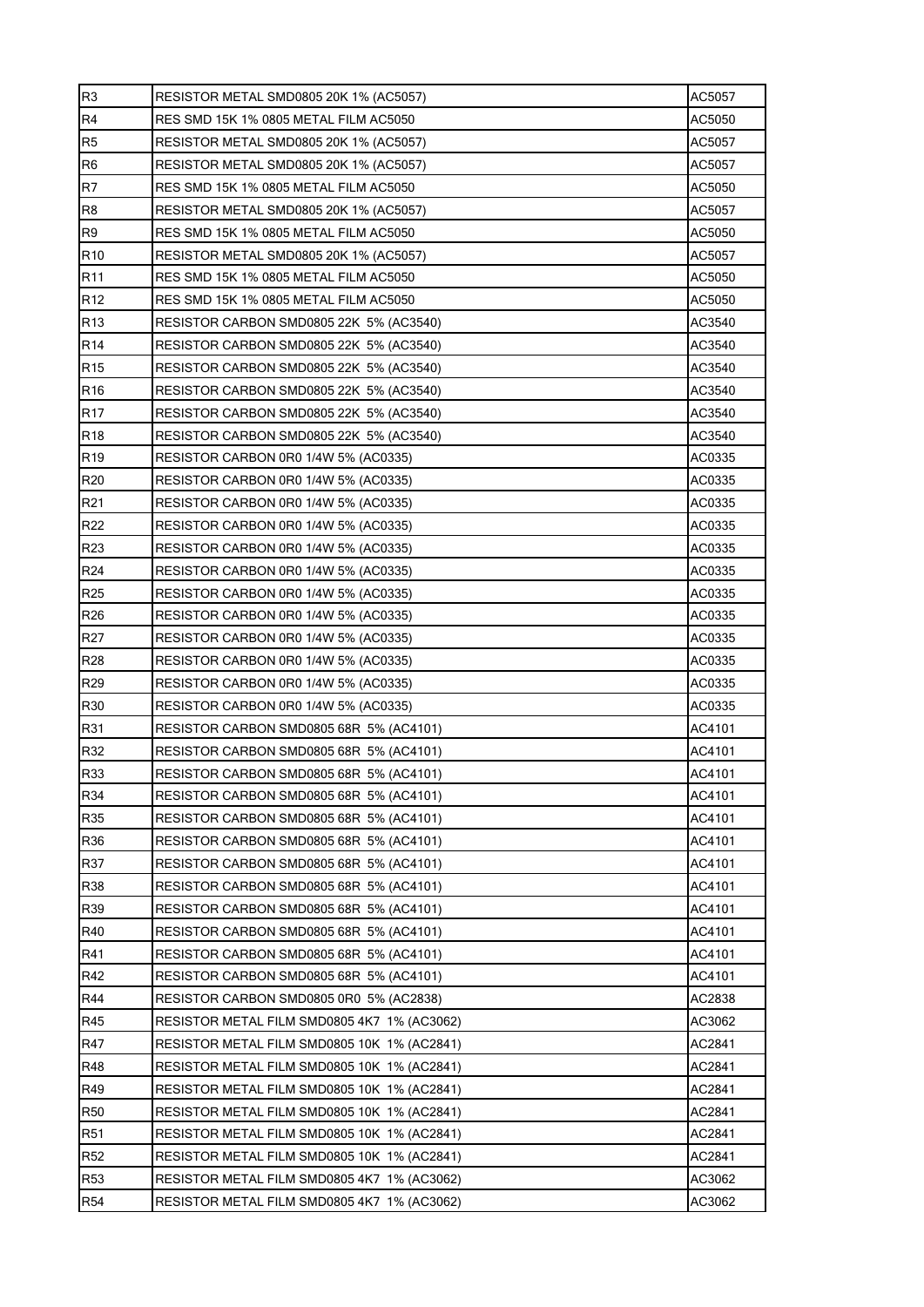| <b>R55</b>       | RESISTOR METAL FILM SMD0805 6K8 1% (AC3064)                      | AC3064         |  |  |  |  |  |  |  |
|------------------|------------------------------------------------------------------|----------------|--|--|--|--|--|--|--|
| R56              | AC3064<br>RESISTOR METAL FILM SMD0805 6K8 1% (AC3064)            |                |  |  |  |  |  |  |  |
| <b>R57</b>       | AC2841<br>RESISTOR METAL FILM SMD0805 10K 1% (AC2841)            |                |  |  |  |  |  |  |  |
| <b>R58</b>       | AC2841<br>RESISTOR METAL FILM SMD0805 10K 1% (AC2841)            |                |  |  |  |  |  |  |  |
| R65              | RESISTOR METAL FILM SMD0805 100K 1% (AC2843)<br>AC2843           |                |  |  |  |  |  |  |  |
| R66              | RESISTOR METAL FILM SMD0805 100K 1% (AC2843)<br>AC2843           |                |  |  |  |  |  |  |  |
| R69              | RESISTOR CARBON 10R PRE FORMED RADIAL 1/4W 5% (AC5077)<br>AC5077 |                |  |  |  |  |  |  |  |
| <b>R70</b>       | AC5077<br>RESISTOR CARBON 10R PRE FORMED RADIAL 1/4W 5% (AC5077) |                |  |  |  |  |  |  |  |
| R71              | RESISTOR CARBON 10R PRE FORMED RADIAL 1/4W 5% (AC5077)<br>AC5077 |                |  |  |  |  |  |  |  |
| <b>R77</b>       | AC2838<br>RESISTOR CARBON SMD0805 0R0 5% (AC2838)                |                |  |  |  |  |  |  |  |
| R81              | RESISTOR CARBON SMD0805 22K 5% (AC3540)<br>AC3540                |                |  |  |  |  |  |  |  |
| R82              | RESISTOR CARBON SMD0805 22K 5% (AC3540)<br>AC3540                |                |  |  |  |  |  |  |  |
| R83              | AC3059<br>RESISTOR METAL FILM SMD0805 1K2 1% (AC3059)            |                |  |  |  |  |  |  |  |
| <b>R84</b>       | RESISTOR CARBON SMD0805 22K 5% (AC3540)                          | AC3540         |  |  |  |  |  |  |  |
| R85              | RESISTOR CARBON SMD0805 22K 5% (AC3540)<br>AC3540                |                |  |  |  |  |  |  |  |
| <b>R86</b>       | RESISTOR METAL FILM SMD0805 1K2 1% (AC3059)                      | AC3059         |  |  |  |  |  |  |  |
| R87              | RESISTOR METAL FILM SMD0805 4K7 1% (AC3062)                      | AC3062         |  |  |  |  |  |  |  |
| <b>R88</b>       | RESISTOR METAL FILM SMD0805 4K7 1% (AC3062)                      | AC3062         |  |  |  |  |  |  |  |
| R89              | RESISTOR METAL FILM SMD0805 3K3 1% (AC3061)                      | AC3061         |  |  |  |  |  |  |  |
| R94              | AC2842<br>RESISTOR METAL FILM SMD0805 22K 1% (AC2842)            |                |  |  |  |  |  |  |  |
| R95              | RESISTOR METAL FILM SMD0805 22K 1% (AC2842)<br>AC2842            |                |  |  |  |  |  |  |  |
| R96              | AC2842<br>RESISTOR METAL FILM SMD0805 22K 1% (AC2842)            |                |  |  |  |  |  |  |  |
| R97              | AC2841<br>RESISTOR METAL FILM SMD0805 10K 1% (AC2841)            |                |  |  |  |  |  |  |  |
| <b>R98</b>       | RESISTOR METAL FILM SMD0805 10K 1% (AC2841)<br>AC2841            |                |  |  |  |  |  |  |  |
| R99              | RESISTOR METAL FILM SMD0805 10K 1% (AC2841)<br>AC2841            |                |  |  |  |  |  |  |  |
| R <sub>100</sub> | RESISTOR METAL FILM SMD0805 10K 1% (AC2841)                      | AC2841         |  |  |  |  |  |  |  |
| R <sub>117</sub> | RESISTOR CARBON SMD0805 47K 5% (AC3035)                          | AC3035         |  |  |  |  |  |  |  |
| R <sub>119</sub> | RESISTOR METAL FILM SMD0805 6K8 1% (AC3064)                      | AC3064         |  |  |  |  |  |  |  |
| R <sub>120</sub> | RESISTOR CARBON SMD0805 5K6 5% (AC4106)                          | AC4106         |  |  |  |  |  |  |  |
| R <sub>121</sub> | RESISTOR CARBON SMD0805 5K6 5% (AC4106)                          | AC4106         |  |  |  |  |  |  |  |
| R <sub>154</sub> | RESISTOR METAL FILM SMD0805 1K2 1% (AC3059)                      | AC3059         |  |  |  |  |  |  |  |
| R <sub>155</sub> | AC3059<br>RESISTOR METAL FILM SMD0805 1K2 1% (AC3059)            |                |  |  |  |  |  |  |  |
| SW1              | SWITCH DPDT WMF MOMENTARY (AL7206)                               | AL7206         |  |  |  |  |  |  |  |
| SW <sub>2</sub>  | AL6824<br>SWITCH DPDT WMF LATCHING (AL6824)                      |                |  |  |  |  |  |  |  |
| U1               | IC SMD DUAL OP-AMP RC4580 (AE8921)                               | AE8921         |  |  |  |  |  |  |  |
| U <sub>2</sub>   | AE8921<br>IC SMD DUAL OP-AMP RC4580 (AE8921)                     |                |  |  |  |  |  |  |  |
| U <sub>3</sub>   | IC SMD DUAL OP-AMP RC4580 (AE8921)<br>AE8921                     |                |  |  |  |  |  |  |  |
| U <sub>4</sub>   | AE8921<br>IC SMD DUAL OP-AMP RC4580 (AE8921)                     |                |  |  |  |  |  |  |  |
| U <sub>5</sub>   | IC SMD DUAL OP-AMP RC4580 (AE8921)                               | AE8921         |  |  |  |  |  |  |  |
| U <sub>6</sub>   | IC SMD DUAL OP-AMP RC4580 (AE8921)                               | AE8921         |  |  |  |  |  |  |  |
| U7               | BALANCED DRIVER (SOCKET FITTED AL0013)<br><b>NO PART</b>         |                |  |  |  |  |  |  |  |
| U8               | BALANCED DRIVER (SOCKET FITTED AL0013)                           | <b>NO PART</b> |  |  |  |  |  |  |  |
| U9               | BALANCED DRIVER (SOCKET FITTED AL0013)<br>NO PART                |                |  |  |  |  |  |  |  |
| U10              | BALANCED DRIVER (SOCKET FITTED AL0013)                           | <b>NO PART</b> |  |  |  |  |  |  |  |
| U11              | BALANCED DRIVER (SOCKET FITTED AL0013)<br><b>NO PART</b>         |                |  |  |  |  |  |  |  |
| U12              | <b>NO PART</b><br>BALANCED DRIVER (SOCKET FITTED AL0013)         |                |  |  |  |  |  |  |  |
| U14              | IC SMD DUAL OP-AMP RC4580 (AE8921)                               | AE8921         |  |  |  |  |  |  |  |
| U15              | IC SMD DUAL OP-AMP RC4580 (AE8921)                               | AE8921         |  |  |  |  |  |  |  |
| U16              | IC SMD DUAL OP-AMP RC4580 (AE8921)                               | AE8921         |  |  |  |  |  |  |  |
| U22              | AE3355<br>IC SMD 74HC4053 (AE3355)                               |                |  |  |  |  |  |  |  |
|                  |                                                                  |                |  |  |  |  |  |  |  |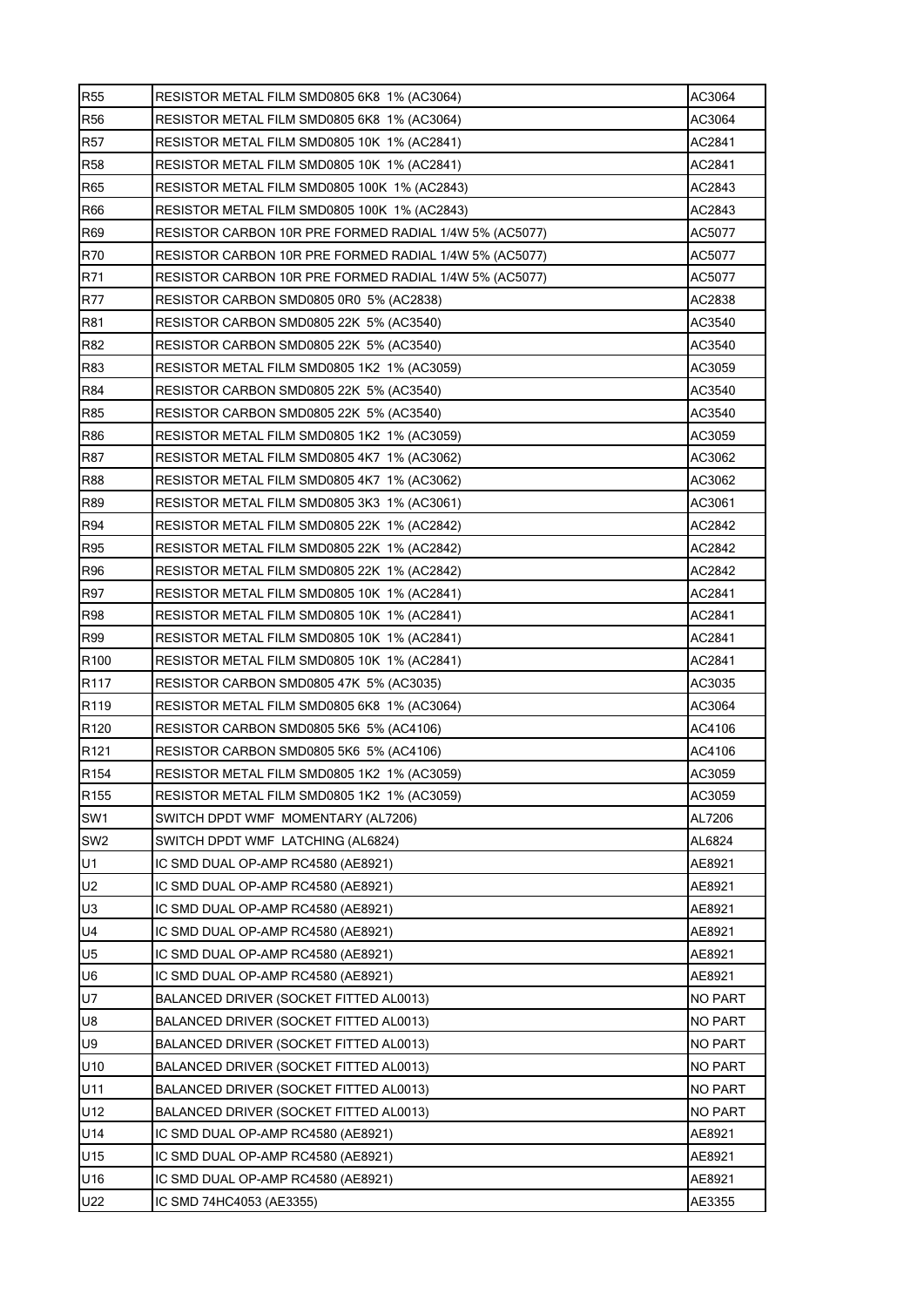| VR <sub>1</sub> | POT ALPS 11mm 20KK 203K (AI8003)<br>AI8003 |        |  |  |  |  |  |  |
|-----------------|--------------------------------------------|--------|--|--|--|--|--|--|
| VR <sub>2</sub> | POT ALPS 11mm 20KK 203K (AI8003)           | AI8003 |  |  |  |  |  |  |
| VR <sub>3</sub> | POT ALPS 11mm 20KK 203K (AI8003)<br>AI8003 |        |  |  |  |  |  |  |
| VR4             | POT ALPS 11mm 20KK 203K (AI8003)<br>AI8003 |        |  |  |  |  |  |  |
| VR <sub>5</sub> | POT ALPS 14mm 20KK x2 203K (AI8007)        | AI8007 |  |  |  |  |  |  |
| VR <sub>6</sub> | POT ALPS 11mm 20KK 203K (AI8003)           | AI8003 |  |  |  |  |  |  |
| VR7             | POT ALPS 11mm 20KK 203K (AI8003)           | AI8003 |  |  |  |  |  |  |
| VR8             | POT ALPS 11mm 20KK 203K (AI8003)           | AI8003 |  |  |  |  |  |  |
| VR9             | POT ALPS 11mm 20KK 203K (AI8003)           | AI8003 |  |  |  |  |  |  |
| <b>VR10</b>     | POT ALPS 11mm 20KK 203K (AI8003)           | AI8003 |  |  |  |  |  |  |
| <b>VR11</b>     | POT ALPS 11mm 20KK 203K (AI8003)           | AI8003 |  |  |  |  |  |  |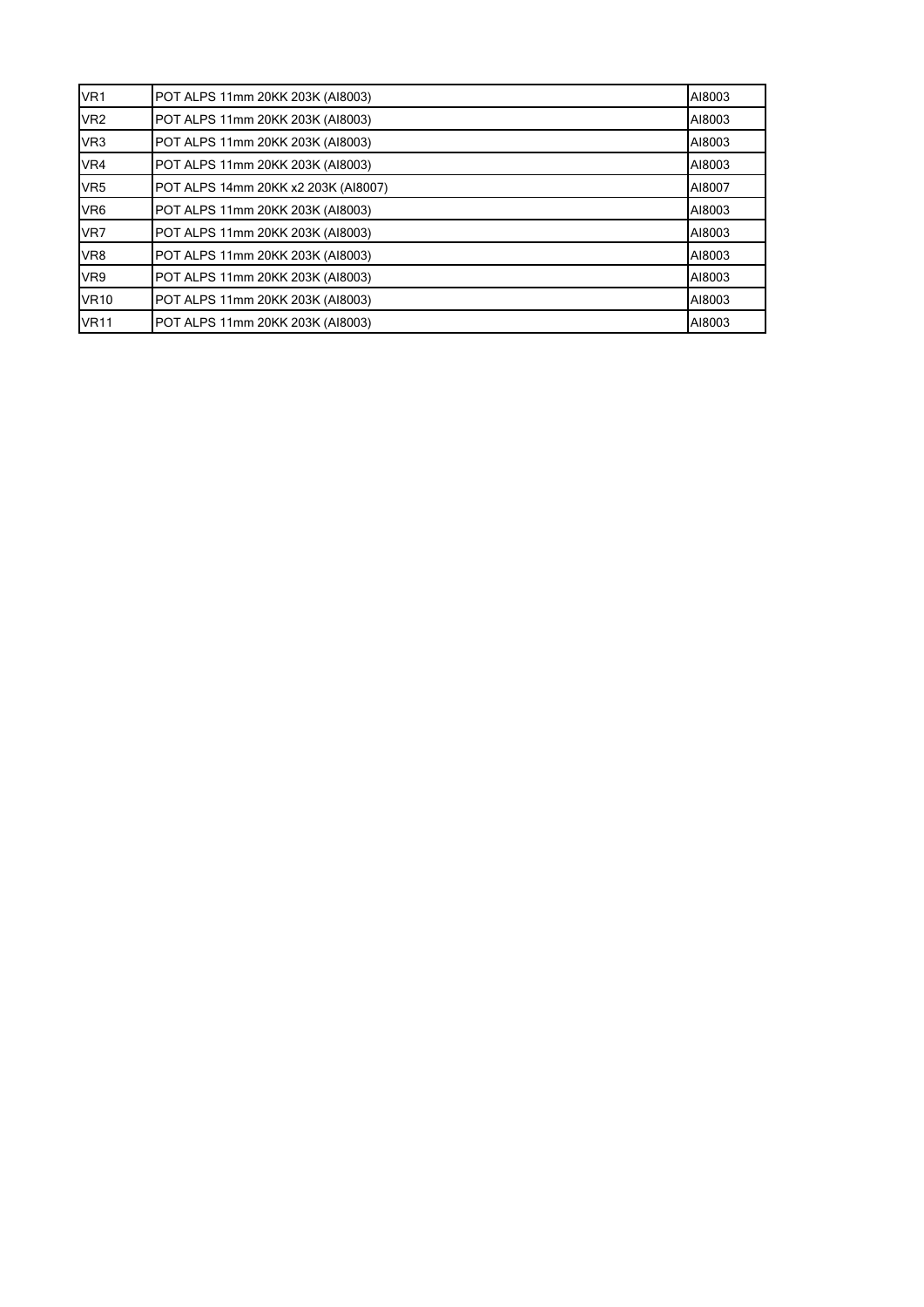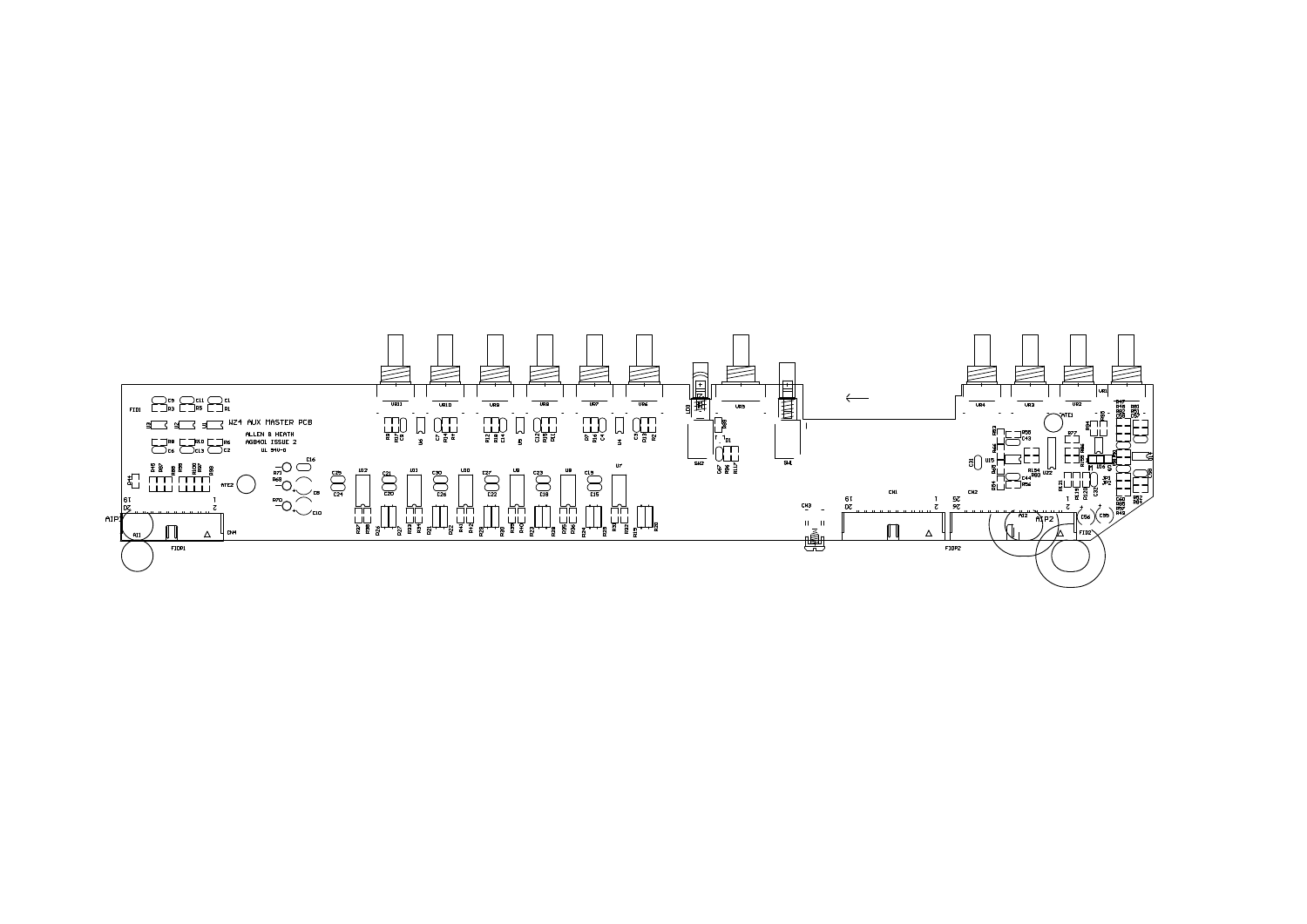

BO1 PCB BREAKOUT S LONGBO2 PCB BREAKOUT S LONG



a

b

c

d



AI2 SLOT-AI

AI1 HOLE-AI **AI HOLES** AIP1 HOLE-AI AIP2 SLOT-AI AIP3 SLOT-AI AIP4 SLOT-AI

| <b>ALLEN&amp;HEATH</b><br>Kernick Industrial Estate,<br>Penryn, Cornwall,<br>England. TR10 9LU |  | ISSUE BY<br>NE | DATE<br>12NOV10<br>AAT 09-06-11<br>12-08-11 | <b>CHK</b><br>DV. |                   |  |  |                                  | <b>WZ4 16&amp;12 AUX PCB</b><br>TITLE:<br>PAGE:   |
|------------------------------------------------------------------------------------------------|--|----------------|---------------------------------------------|-------------------|-------------------|--|--|----------------------------------|---------------------------------------------------|
| Tel: +44 (0)8707 556250<br>Fax: +44 (0)8707 556251                                             |  |                | AAT 29-08-11                                |                   | FILE: C8401 2.Sch |  |  | 1:39:42 PM 11/6/2012<br>PRINTED: | DRG No: C8401<br>SHEET: 0 OF 0<br><b>ISSUE: 2</b> |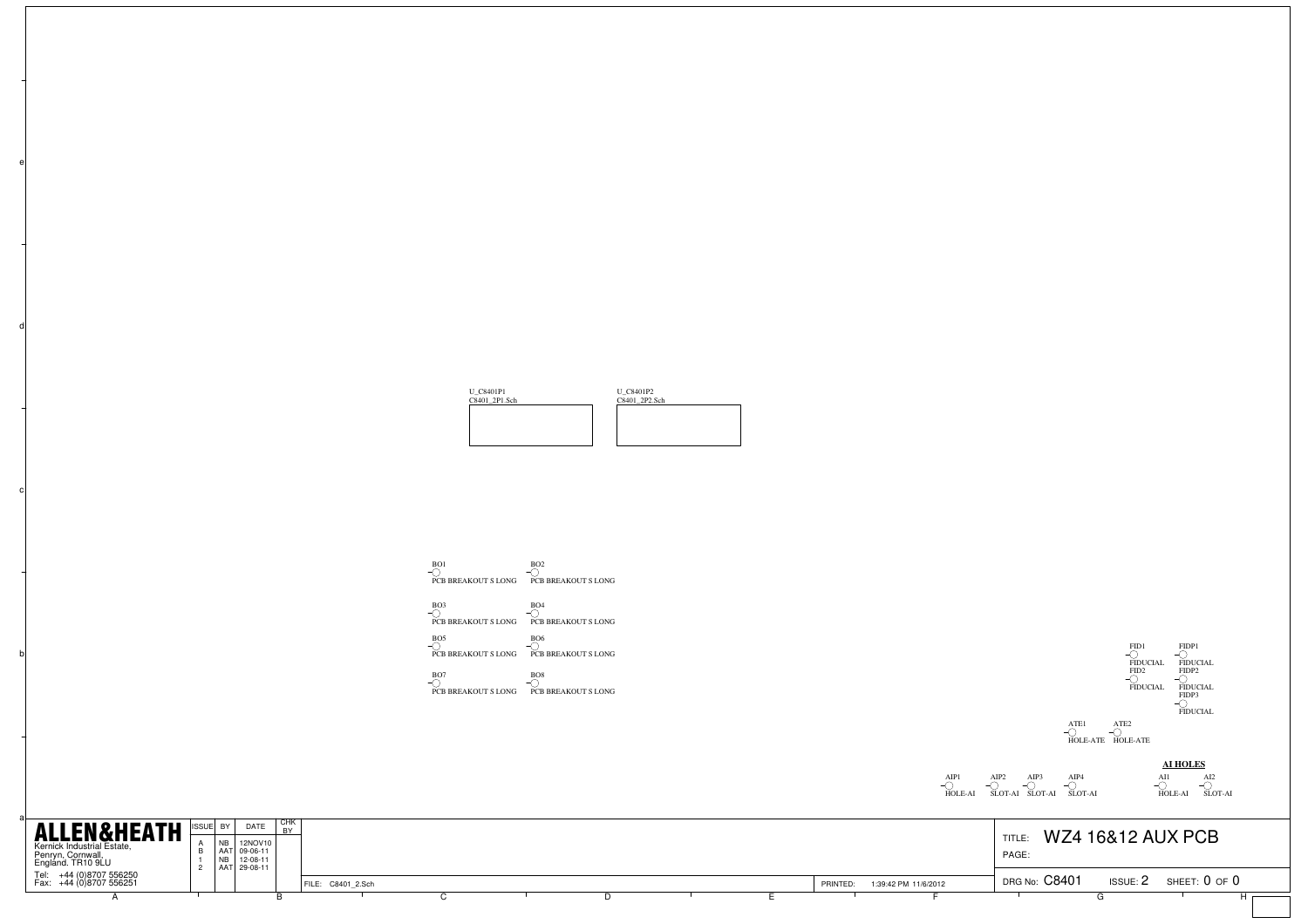



A SALE BOOK BOOK COMPUTER SERVICE SERVICE SERVICE SERVICE SERVICE SERVICE SERVICE SERVICE SERVICE SERVICE SERVICE SERVICE SERVICE SERVICE SERVICE SERVICE SERVICE SERVICE SERVICE SERVICE SERVICE SERVICE SERVICE SERVICE SERV

A





C C P D F F G F G H